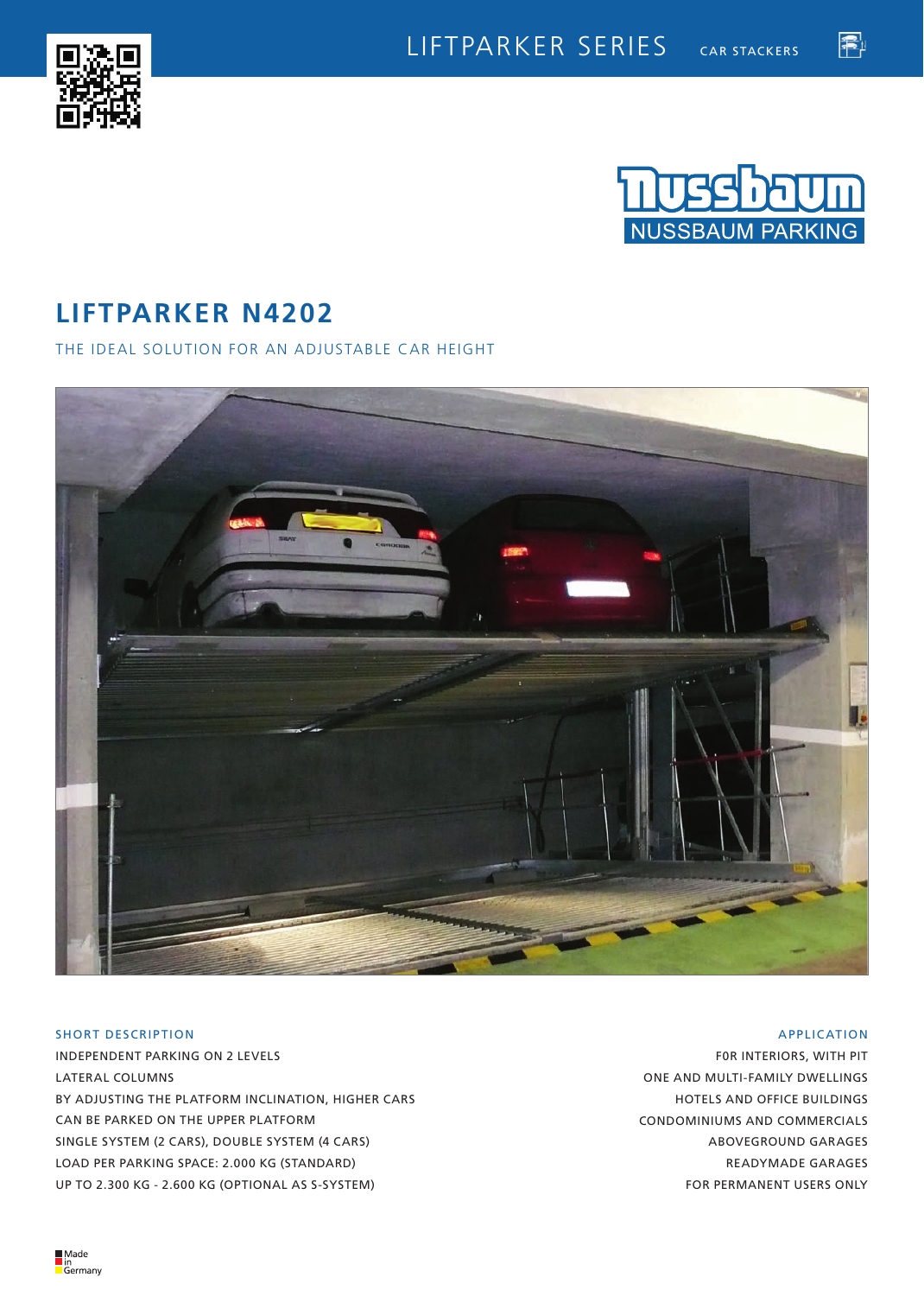

Load per parking space: max. 2.000kg, wheel load: max. 500kg.

**N4202-E**: Optional up to max. 2.600kg (upper platform), wheel load: max. 650kg.

| <b>PIT DEPTH</b><br><b>FRONT (GT-F)</b> | PIT DEPTH<br>BACK (GT-B) | <b>CLEAR HEIGHT</b><br>(CH) | <b>COLUMN HEIGHT</b><br>(CoH) | <b>CAR HEIGHT</b><br><b>BELOW</b> | <b>CAR HEIGHT</b><br><b>ABOVE</b> | *Other dimensions<br>are available on |
|-----------------------------------------|--------------------------|-----------------------------|-------------------------------|-----------------------------------|-----------------------------------|---------------------------------------|
| 170                                     | 165                      | 295 to 325                  | 435                           | 150                               | from 150                          | request.                              |
| 185                                     | 180                      | 310 to 340                  | 465                           | 165                               | from $150$                        |                                       |
| 200                                     | 195                      | 325 to 355                  | 495                           | 180                               | from $150$                        |                                       |
| $\star$                                 | $\star$                  | $\star$                     | $\star$                       | $\star$                           | $\star$                           |                                       |

The needed clear height depends on which minimum inclination of the platform has been chosen. In case of a level setting of the system the maximum clear height above shown in the table will be needed.

Estate cars shall not be parked on the upper platform unless the clear height, after control, allows it.

In case higher clear height is available it is possible to park correspondingly higher cars on the upper platform.

## VEHICLE DATA: STANDARD CAR VEHICLE DATA: STANDARD ESTATE CAR

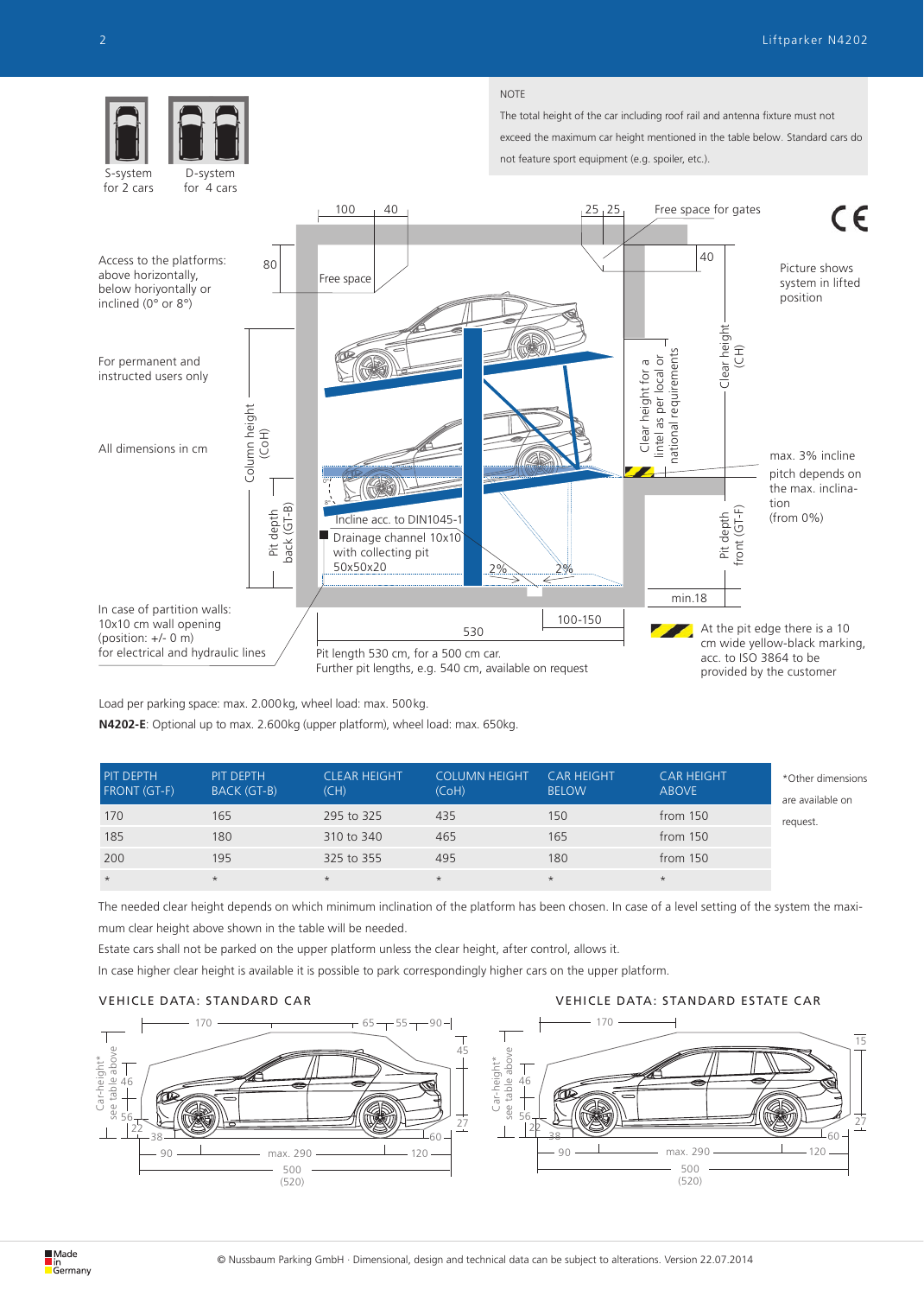## **ELECTRICAL INSTALLATION AND FOUNDATION LOADS**

### **Services covered by the NUSSBAUM Company Installation** diagram

| POS. | <b>QUANTITY</b> | <b>DESCRIPTION</b>                                                             |
|------|-----------------|--------------------------------------------------------------------------------|
|      | 1x              | Hydraulic power unit with three-phase mo-<br>tor 230/400V, 50Hz, 3,0kW         |
|      | 1x              | Control cable 4x 1,0 <sup>2</sup> (Control by standard<br>key-operated switch) |
|      | option          | Control cable 7x 1,0 <sup>2</sup> (only with lockable<br>key-operated switch)  |
|      | 1x              | Control element                                                                |

Positions 1 to 3 are covered by the Nussbaum company unless otherwise



#### **Services to be provided by the customer**

|                |    | POS. QUANTITY DESCRIPTION                                                                                              | <b>POSITION</b>                   | <b>FREQUENCY</b> |
|----------------|----|------------------------------------------------------------------------------------------------------------------------|-----------------------------------|------------------|
| $\overline{4}$ | 1x | Electricity meter                                                                                                      | in the supply line                |                  |
| 5              | 1x | Blade fuse or circuit breaker 3x 16A, slow acc. to DIN VDE 0100 part 430                                               | in the supply line                | 1x power unit    |
| 6              | 1x | Supply line 5x 2,5mm <sup>2</sup> (3 PH + N + PE) with marked leads + protective earth conductor                       | to the mains switch 1x power unit |                  |
|                | 1x | Lockable network facility (main control switch)                                                                        | near power unit                   | 1x power unit    |
| 8              | 1x | Supply line 5x 2,5mm <sup>2</sup> (3 PH + N + PE) with marked leads + protective earth conductor                       | to the power unit                 | 1x power unit    |
| 9              | 1x | Foundation earth electrodes                                                                                            | pit floor corner                  | 1x pit           |
| 10             | 1x | Equipotential bonding according to DIN EN 60204 from the connector of the<br>foundation earth electrodes to the system | at the column foot 1x system      |                  |

## **FOUNDATION LOADS AND CONSTRUCTION**

Foundation and pit walls must be planned so that they can absorb the loads of the parking system according to the schematic diagram shown below. All forces are discharged to the ground by base plates with a minimum area of 150 $\text{cm}^2$ .

The base plates of the parking system are fastened with metal heavy duty anchor bolts; the borehole is approx. 14cm deep. Optionally the base plates can be also fastened using shear connectors, e. g. in case of watertight concrete or increased noise insulation. The clarification of the fastening methods shall be provided by the customer, if necessary, the shear connectors can be delivered against surcharge.

Foundation, walls and ceilings shall be realized by the customer and completed prior to assembly start and must be true to size, clean and dry. Floor and walls (below the entrance level) made of armoured concrete, concrete quality at least: C25/30.



| <b>LOADS</b>   | <b>SINGLE</b><br><b>SYSTEM</b><br>2.000KG | <b>DOUBLE</b><br><b>SYSTEM</b><br>2.000KG | <b>SINGLE</b><br><b>SYSTEM</b><br>2.600KG |
|----------------|-------------------------------------------|-------------------------------------------|-------------------------------------------|
| F1             | 15 kN                                     | 27,5 kN                                   | 18 kN                                     |
| F <sub>2</sub> | 9kN                                       | 9kN                                       | 11 kN                                     |
| F <sub>3</sub> | 30 kN                                     | 55 kN                                     | 36 kN                                     |
| F4             | $+/- 1$ kN                                | $+/- 1$ kN                                | $+/- 1$ kN                                |
| F <sub>5</sub> | 30 kN                                     | 60 kN                                     | 12 kN                                     |

Dimensions in cm. All Dimensions are minimum dimensions. Tolerances shall be taken into account additionally, see page "width dimensions for garages".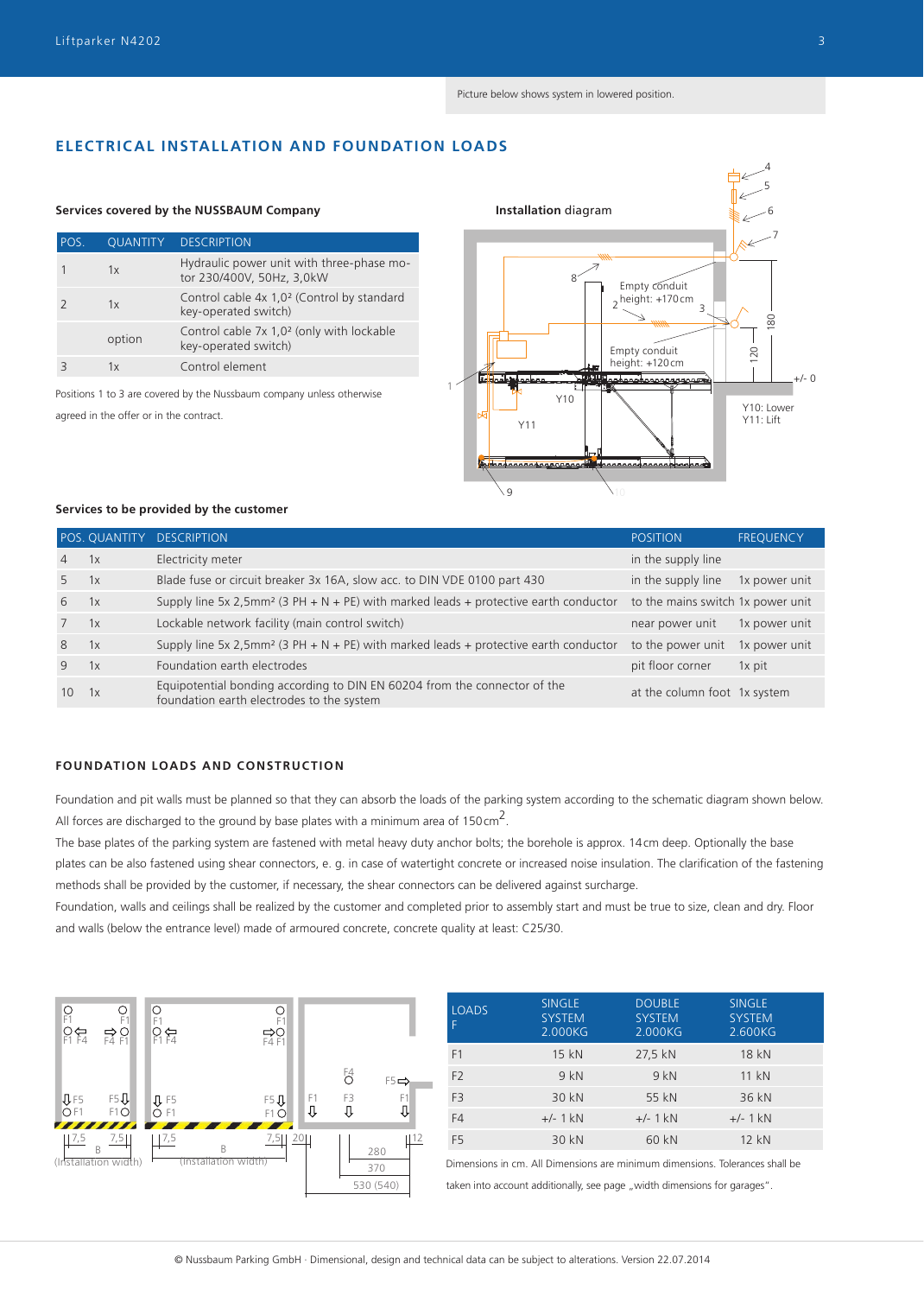## **WIDTH DIMENSIONS FOR GARAGES**

All dimensions in cm. All dimensions are minimum dimensions. Advice for planning and tendering: Generally masonry and concrete works are to be conducted according to the German norm VOB/C (DIN 18330 and DIN 18331).

In the mentioned norm are pointed the tollerances that are to be fulfilled according to DIN 18202. In this norm are defined the maximum permissible dimension variations as exceedance and shortfall of the nominal size. The nominal size should be planned in order to meet the minimum dimensions necessary for the parking system.

Single system for 2 cars Double system for 4 cars Double system + single system for 6 cars



## **BUILDING PILLARS INSIDE AS WELL AS IN FRONT OF THE PIT**



Single system for 2 cars Double system for 4 cars Double system + single system for 6 cars







| <b>CLEAR PLAT-</b><br><b>FORM WIDTH</b> | <b>B1</b> | <b>B2</b> | <b>CLEAR PLAT-</b><br><b>FORM WIDTH</b> | <b>B1</b> | <b>B2</b> | <b>CLEAR PLAT-</b><br><b>FORM WIDTH</b> | <b>B1</b> | <b>B2</b> |
|-----------------------------------------|-----------|-----------|-----------------------------------------|-----------|-----------|-----------------------------------------|-----------|-----------|
| 230                                     | 255       | 245       | 460                                     | 485       | 475       | 460+230                                 | 745       | 735       |
|                                         |           |           | 470                                     | 495       | 485       | $\bullet$                               |           |           |
| 240                                     | 265       | 255       | 480                                     | 505       | 495       | 480+240                                 | 775       | 765       |
|                                         |           |           | 490                                     | 515       | 505       | $\bullet$                               |           |           |
| 250                                     | 275       | 265       | 500                                     | 525       | 515       | $500+250$                               | 805       | 795       |
|                                         |           |           | 510                                     | 535       | 525       | $\bullet$                               |           |           |
| 260                                     | 285       | 275       | 520                                     | 545       | 535       | 520+260                                 | 835       | 825       |
|                                         |           |           | 530                                     | 555       | 545       | $\bullet$                               |           |           |
| 270                                     | 295       | 285       | 540                                     | 565       | 555       | 540+270                                 | 865       | 855       |
| 275                                     | 300       | 290       | 550                                     | 575       | 565       | $550 + 275$                             | 880       | 870       |

Note: the dimensions reported do not include the space necessary for the power unit.

During the planning phase please add the dimensions for the power unit incl. control cabinet.

1–2 systems: 65 x 25 x 60 cm 3–5 systems: 115 x 25 x 60 cm Driving lane width acc. to country specific regulations.

\* Building supports from 20cm width: no restrictions on the clear platform width according to the specifications in the charts.

• Intermediate stages can be combined at will.

**PARTITION WALLS**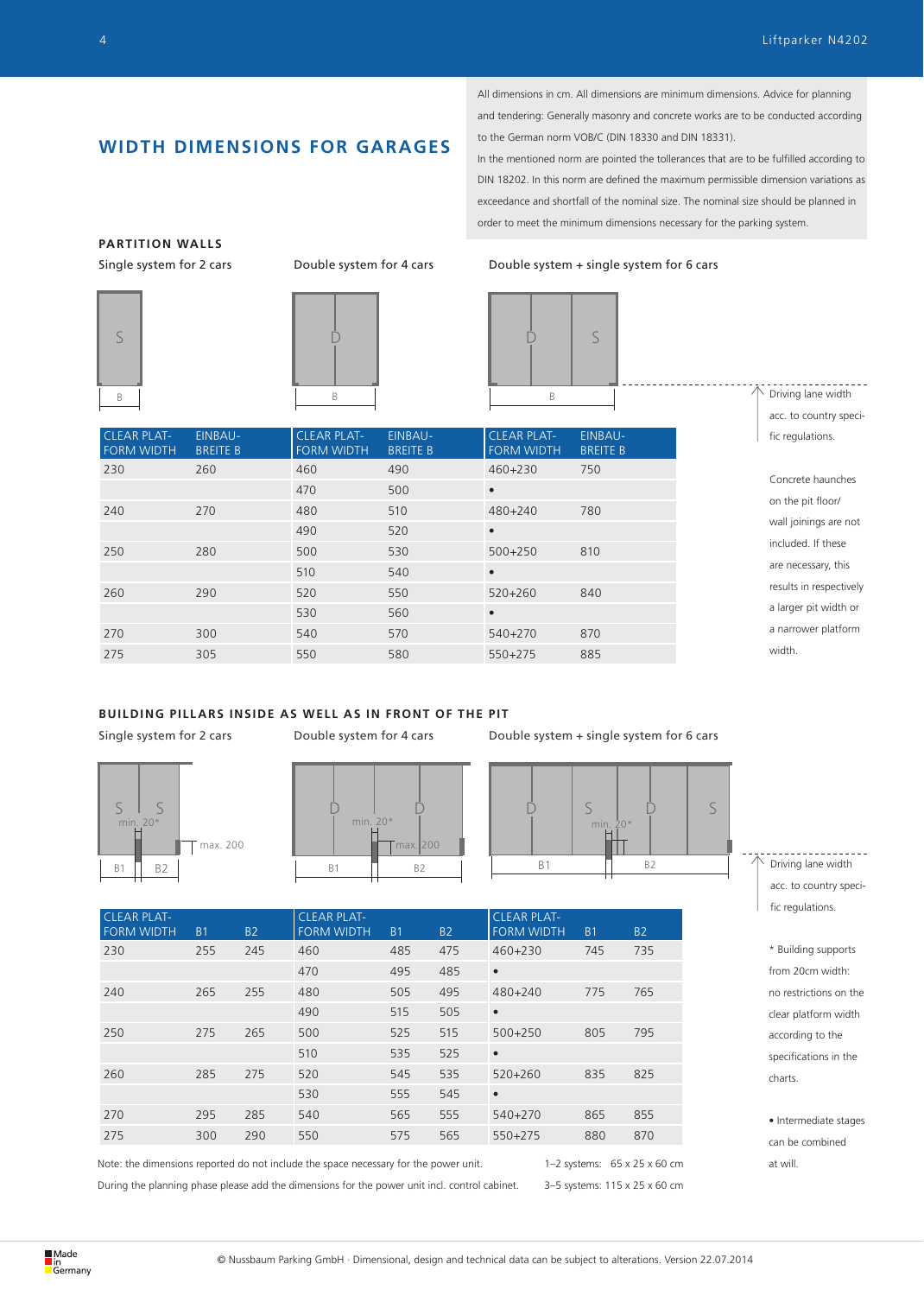## **WIDTH DIMENSIONS FOR GAR AGES WITH GATES**

All dimensions in cm. All dimensions are minimum dimensions. Advice for planning and tendering: Generally masonry and concrete works are to be conducted according to the German norm VOB/C (DIN 18330 and DIN 18331).

In the mentioned norm are pointed the tollerances that are to be fulfilled according to DIN 18202. In this norm are defined the maximum permissible dimension variations as exceedance and shortfall of the nominal size. The nominal size should be planned in order to meet the minimum dimensions necessary for the parking system.

DRIVE-IN

## **SINGLE AND DOUBLE GARAGE**

Single system for 2 cars





Double system for 4 cars

**TA**

DRIVE-IN

|  | Driving lane width     |
|--|------------------------|
|  | acc. to country speci- |
|  | fic regulations.       |
|  |                        |

FORM WIDTH WIDTH B WIDTH DB FORM WIDTH WIDTH B WIDTH DB 230 260 230 460 490 460 470 500 470 240 270 240 480 510 480 490 520 490 250 280 250 500 530 500 510 540 510 260 290 260 520 550 520 530 560 530 270 300 270 540 570 540 275 305 275 550 580 550 Concrete haunches on the pit floor/ wall joinings are not included. If these are necessary, this results in respectively a larger pit width or a narrower platform width.

## GARAGES WITH SINGLE AND DOUBLE GATES

Single system for 2 cars

Double system for 4 cars



| $TA \longleftarrow$ |    |          |    |
|---------------------|----|----------|----|
| 15                  | DB | DB<br>30 | 30 |
|                     |    | R        |    |

| <b>CLEAR PLAT-</b><br><b>FORM WIDTH</b> | <b>INSTALLATION</b><br><b>WIDTH B</b> | <b>DRIVE-IN</b><br><b>WIDTH DB</b> | <b>CLEAR PLAT-</b><br><b>FORM WIDTH</b> | <b>INSTALLATION</b><br><b>WIDTH B</b> | <b>DRIVE-IN</b><br><b>WIDTH DB</b> |
|-----------------------------------------|---------------------------------------|------------------------------------|-----------------------------------------|---------------------------------------|------------------------------------|
| 230                                     | 260                                   | 230                                | 460                                     | 490                                   | 460                                |
|                                         |                                       |                                    | 470                                     | 500                                   | 470                                |
| 240                                     | 270                                   | 240                                | 480                                     | 510                                   | 480                                |
|                                         |                                       |                                    | 490                                     | 520                                   | 490                                |
| 250                                     | 280                                   | 250                                | 500                                     | 530                                   | 500                                |
|                                         |                                       |                                    | 510                                     | 540                                   | 510                                |
| 260                                     | 290                                   | 260                                | 520                                     | 550                                   | 520                                |
|                                         |                                       |                                    | 530                                     | 560                                   | 530                                |
| 270                                     | 300                                   | 270                                | 540                                     | 570                                   | 540                                |
| 275                                     | 305                                   | 275                                | 550                                     | 580                                   | 550                                |
|                                         |                                       |                                    |                                         |                                       |                                    |

Note: the dimensions reported do not include the space necessary for the power unit.

During the planning phase please add the dimensions for the power unit incl. control cabinet.

1–2 systems: 65 x 25 x 60 cm 3–5 systems: 115 x 25 x 60 cm Driving lane width acc. to country specific regulations.

TA = seat engaging surface for gates. Dimensions to be agreed on site with gate manufacturer.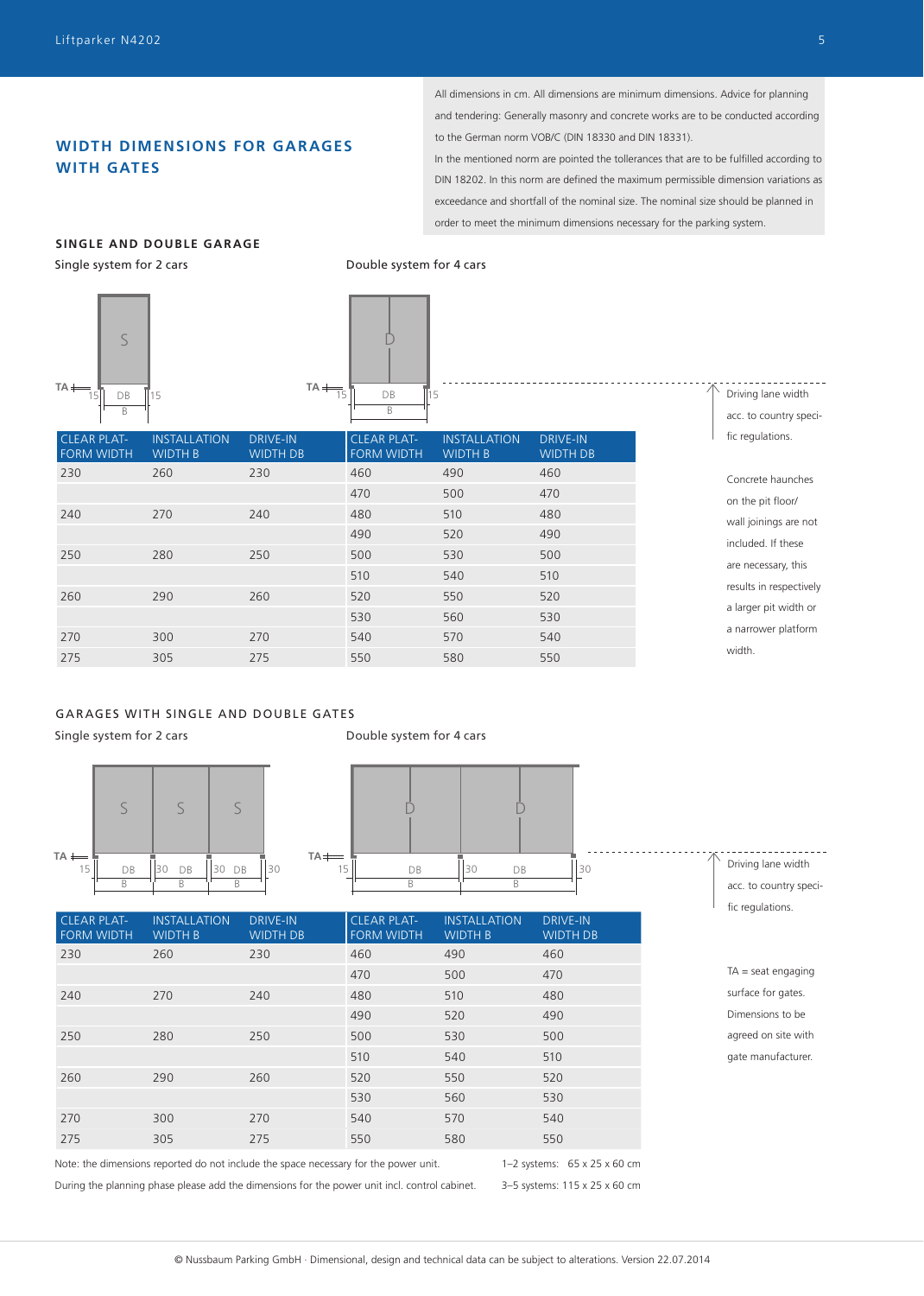#### **NOTE**

We suggest periodical maintainance, care and cleaning. Take advantage of NUSSBAUM maintainance agreements.

## **STANDARD FEATURES – IN THE SCOPE OF DELIVERY**

## **COMPONENT PARTS**

Single system: consisting of 2 Platforms, 2 packed columns with hydraulic cylinders, lifting slide and hydraulic block, 2 tension rods and struts.

#### and/or:

Double system: consisting of 4 Platforms, 2 packed columns with hydraulic cylinders, lifting slide and hydraulic block, 2 tension rods and struts.



Platforms with sidewalls and driving sheets made of trapezoidal sheet.

## **DIMENSIONS OF THE SYSTEM**

## Standard system

Parking space length: 500 cm Parking space width: 230 cm ( for max. 190 cm wide cars) Pit depth: 170/165 cm. Load per parking space: 2.000 kg.

## **KEY SWITCH**



Control unit composed of key-switch with Emergency-off in dead-man's control and with cabling to the hydraulic power unit.

## **HYDRAULIC POWER UNIT INCL. ELECTRICAL SWITCH BOX**

#### Power unit "Silencio"



With hydraulic canalization and cabling to the main control switch. (The under oil unit is not loud thanks to the motorpumps-combination that absorbs sound and insulates form noise). Delivery includes electrical switch box.

Measurements of the power unit: 1–2 systems: 65 x 25 x 60 cm 3–5 systems: 115 x 25 x 60 cm.

The power unit will be placed in the pit between 2 systems on an approx. 2 m high pillar or, if there is no space avauilable, it will be fastened to the wall. In case of single installations we can also optionally deliver a mobile power unit, installed on the lower platform, on its front left side.

## **CORROSION PROTECTION**

## C3-Line

For Regions with snow and average humidity levels (the standard in Germany).

## C2-Line

Recommended only for regions with small or no snowfall and low humidity levels.

## **ELEC TRIC AL INSTALL ATION**

For a list of services and interfaces please see the respective Table in this brochure.

## **DOCUMENTATION**

Brief operating instructions (fastened to the control unit), documentation (test book and operating instructions).

## **SAFETY DEVICES**

- Synchronization unit to guarantee synchronous run even in case of irregular load distribution.
- Wedge to help position the vehicle.



- Safety device to avoid lowering in case of pipeline rupture.
- Fastening of the parking system and hydraulic power unit with stud-bolts, electrical cabling fastened with impact dowels.
- Handrails on the platforms where necessary to avoid danger of falling down from the system.

### Note:

- Safety fences against shear and crushing points are a priority and must be provided by the customer.
- Hydraulic package "Parallelbetrieb": Symoultaneous lowering of 2 or more systems per power unit with appropriate pump capacity.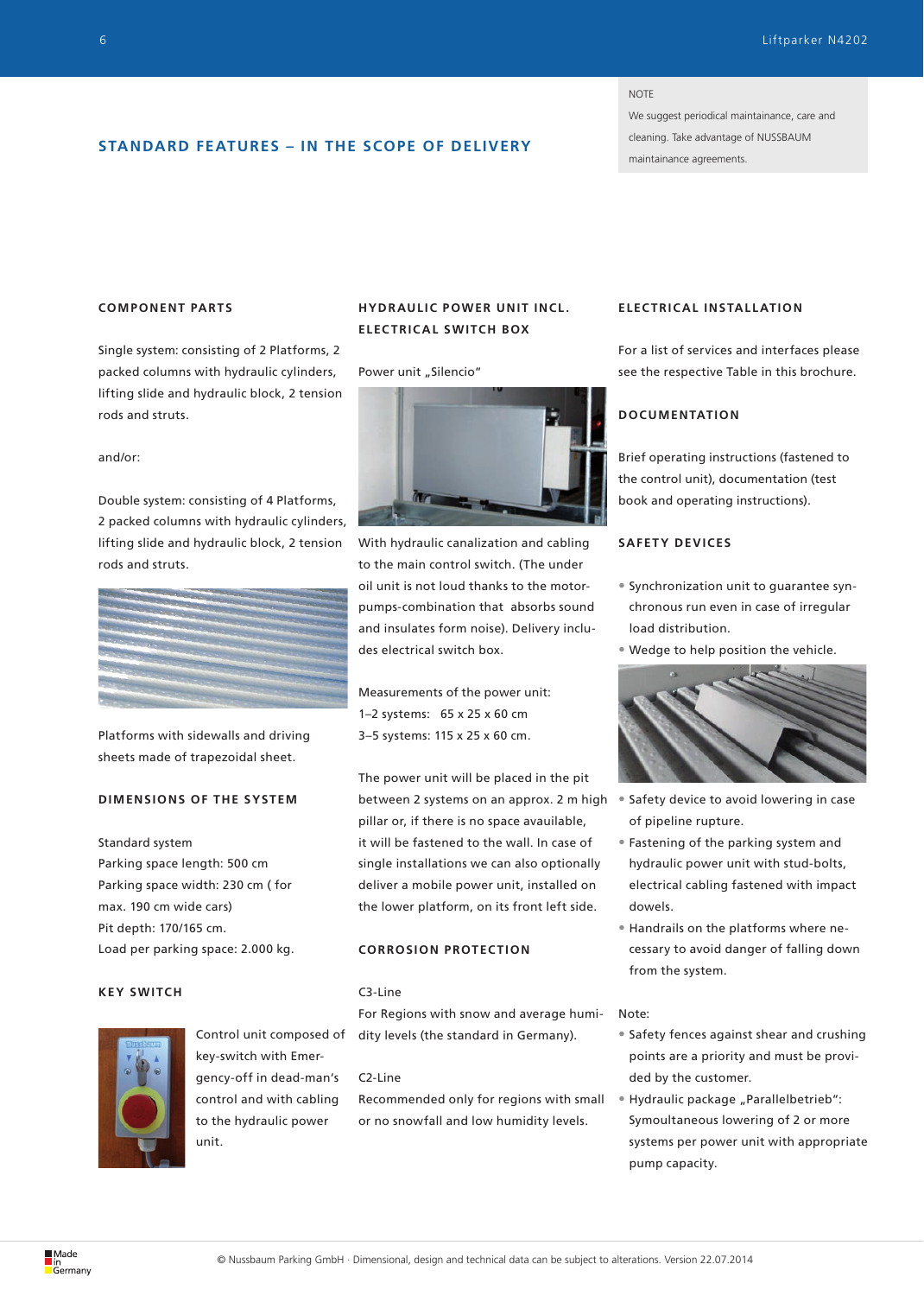## **OPTIONS AND EXTRA EQUIPMENT – EXAMPLES**

**NOTE** 

We suggest periodical maintainance, care and cleaning. Take advantage of NUSSBAUM maintainance agreements.

## **DIMENSIONS OF THE SYSTEM**

Parking space lengths: 510 to 540 cm Parking space widths: 240 to 270 cm (S-system up to 350 cm as Barrier free version, by 10 cm deeper pit). Parking space heights: 165 to 205cm Pit depths: 185/180 to 200/195 cm.

Fastening of the parking system with chemical anchors in case of heighthened foundation requirements or sound insulation.

## **VEHICLE WEIGHT**

Higher load per parking space S-system: up to 2.600 kg (upper platform) - up to 2.300 kg (lower platform)

## **BERLIN CONTROL UNIT/ FIRE BRIGADE**



Berlin control unit with weatherproof casing and pillar

- Control unit consisting of a lockable key switch (key can be taken off only in the basis position) with emergency-off in dead-man's control. Lifting and lowering by using the respective button.
- Weatherproof casing for the key switch.
- Supporting pillar for the key switch.

## **DRIVING SHEETS**



Upper platforms with Aluminium-bulb plates driving sheets and special driving wedge to help position the vehicle.

## **EXTRA SOUND INSULATION**



Sound insulation hood for the power unit

Airborne noise package - hood For the power unit to reduce the airborne noise at the installation site.

Structure/borne noise package Measures to reduce the sound propagation from the parking system to the building.

### Note

• In order to comply with the DIN 4109/A1 Table 4 - "requirements for the allowed noise level in areas in need of protection **UPPER PLATFORM** from noises coming from the technical equipment", the perimetral parts of the garage building shall be built with a sound reduction index Rw´ of at least 57 dB.

## **GAR AGE GATES' INSTALL ATION**

Ramp if doorjambs are missing for the installation of the door slide rails. The pit must then be at least 535 cm long.

## **CORROSION PROTECTION**

C4-Line: driving sheets powdered on both sides

For regions with highly corrosive humidity levels.

## **CATWALK**



Catwalk on trapez. sheet for more walking comfort

Catwalk on trapezoidal sheet flooring Positioned on the left side of the parking space. 1,5 mm galvanized sheet, coined surface area. The catwalk is bolted to the driving sheet.

### **HYDRAULIC**

- HVLP 32-330 Öl for extreme temperature variations.
- Heated hydraulic power unit.

• Even drive-on instead of drive-on ramp to allow a more comfortable entrance (this means a loss by 8 cm in the carheight below).